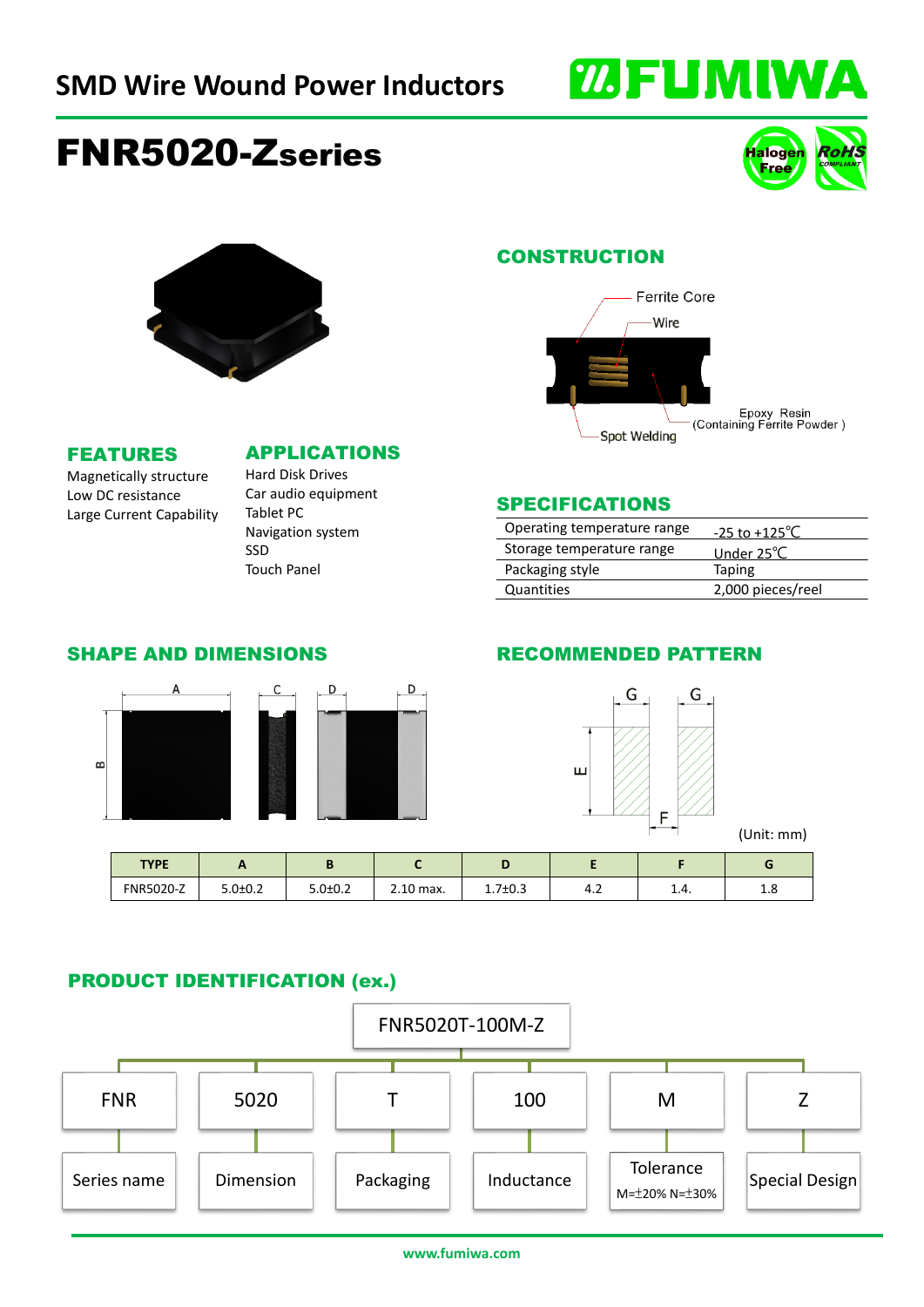

#### ELECTRICAL CHARACTERISTICS

| Part No.        | Inductance<br>(uH) | Inductance<br>tolerance | <b>Test Frequency</b><br>(kHz) | <b>DC Resistance</b><br>$(\Omega) \pm 30\%$ | <b>Saturation current</b><br>Isat(mA)<br>Max. | Temperature rise current<br>Irms(mA)<br>Max. |
|-----------------|--------------------|-------------------------|--------------------------------|---------------------------------------------|-----------------------------------------------|----------------------------------------------|
| FNR5020T-1R0N-Z | 1.0                | ±30%                    | 100                            | 0.020                                       | 4100                                          | 3800                                         |
| FNR5020T-1R2N-Z | 1.2                | ±30%                    | 100                            | 0.025                                       | 4100                                          | 3600                                         |
| FNR5020T-1R5N-Z | 1.5                | ±30%                    | 100                            | 0.030                                       | 4100                                          | 3200                                         |
| FNR5020T-2R2N-Z | 2.2                | ±30%                    | 100                            | 0.040                                       | 3200                                          | 2700                                         |
| FNR5020T-3R3N-Z | 3.3                | ±30%                    | 100                            | 0.050                                       | 2550                                          | 2300                                         |
| FNR5020T-4R7M-Z | 4.7                | ±20%                    | 100                            | 0.057                                       | 2500                                          | 2200                                         |
| FNR5020T-6R8M-Z | 6.8                | ±20%                    | 100                            | 0.083                                       | 2050                                          | 1800                                         |
| FNR5020T-8R2M-Z | 8.2                | ±20%                    | 100                            | 0.098                                       | 1850                                          | 1650                                         |
| FNR5020T-100M-Z | 10                 | ±20%                    | 100                            | 0.120                                       | 1700                                          | 1550                                         |
| FNR5020T-120M-Z | 12                 | ±20%                    | 100                            | 0.140                                       | 1500                                          | 1400                                         |
| FNR5020T-150M-Z | 15                 | ±20%                    | 100                            | 0.165                                       | 1350                                          | 1250                                         |
| FNR5020T-180M-Z | 18                 | ±20%                    | 100                            | 0.200                                       | 1250                                          | 1150                                         |
| FNR5020T-220M-Z | 22                 | ±20%                    | 100                            | 0.250                                       | 1150                                          | 1100                                         |
| FNR5020T-330M-Z | 33                 | ±20%                    | 100                            | 0.400                                       | 920                                           | 900                                          |
| FNR5020T-470M-Z | 47                 | ±20%                    | 100                            | 0.580                                       | 770                                           | 750                                          |
| FNR5020T-680M-Z | 68                 | ±20%                    | 100                            | 0.740                                       | 650                                           | 640                                          |
| FNR5020T-820M-Z | 82                 | ±20%                    | 100                            | 0.965                                       | 650                                           | 500                                          |
| FNR5020T-101M-Z | 100                | ±20%                    | 100                            | 1.100                                       | 530                                           | 400                                          |

\*The saturation current value (Isat) is the DC current value having inductance decrease down to 30% (at 25℃)

\*The temperature rise current value ( Irms )is the DC current value having temperature increase up to 40℃(at 25℃) \*Rated current: smaller value of either Isat or Irms.

# RECOMMENDED SOLDERING CONDITIONS